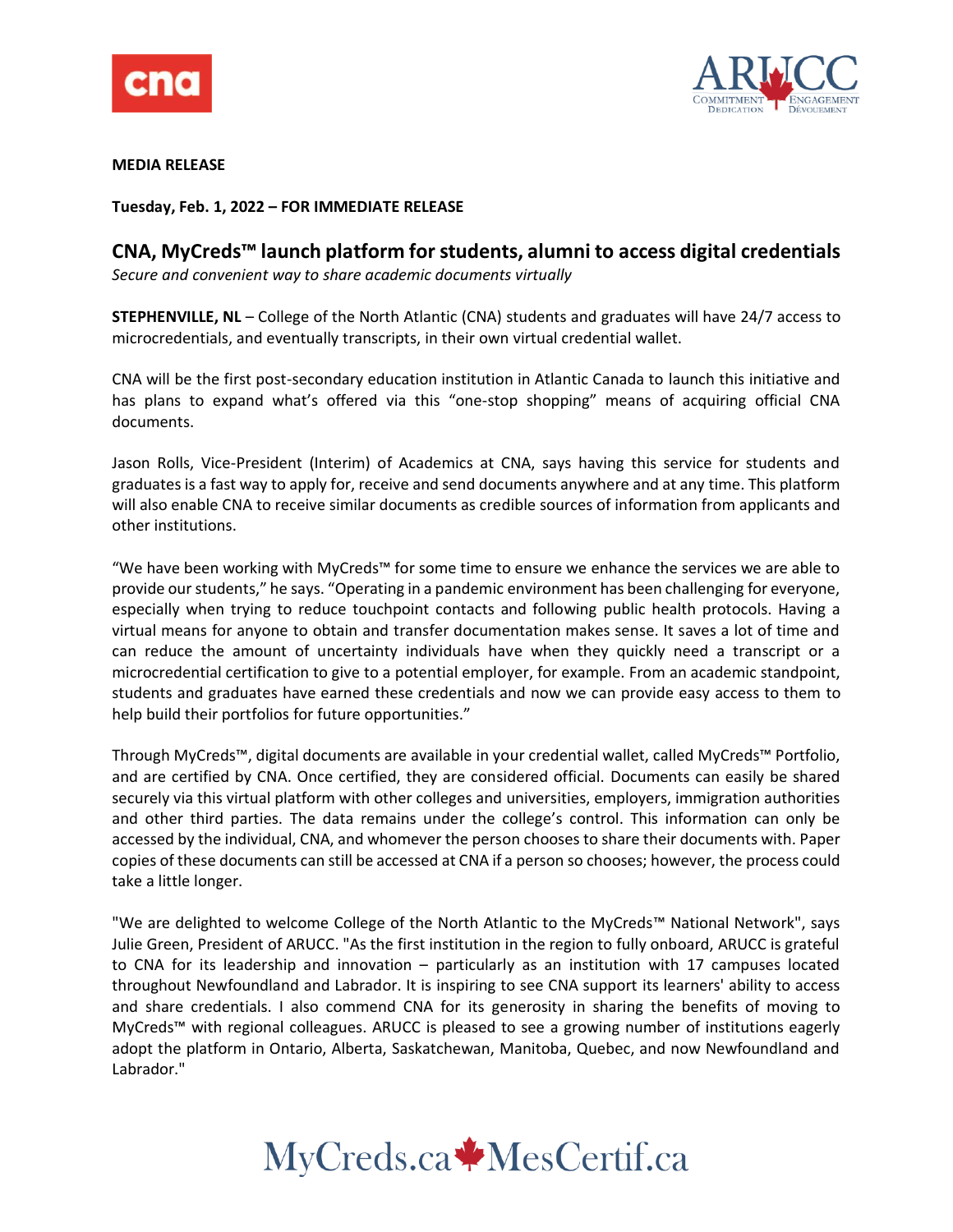



Information about how MyCreds™ works can be found on its YouTube channel playlist: [HERE](https://www.youtube.com/playlist?list=PLA2Sw6XbX8RnzCchd4nje3FGm3QvAIRDr)

## **About MyCreds™**

[MyCreds™](https://mycreds.ca/) is a national, shared service and platform that provides students and graduates access to a secure, online, password protected learner credential wallet. This virtual wallet allows them to view and share their verified and official transcripts, credentials, and academic documents in a digitized format on a 24/7 basis – anytime, anywhere. It also enables sharing between organizations with the learner's permission. Secure, cryptographically signed documents can be sent conveniently and require no further verification. MyCreds™ is the first and only national bilingual system of its kind in Canada. Visit [www.mycreds.ca](http://www.mycreds.ca/) for more details or contact ARUCC's Executive Lead, Joanne Duklas at [info@aruccnationalnetwork.ca.](mailto:info@aruccnationalnetwork.ca)

## **About CNA**

CNA is the largest post-secondary educational and technical skills training centre in Atlantic Canada; enrolling learners each year in more than 100 full-time programs across five schools: Academics, Applied Arts, and Tourism; Business and Information Technology; Engineering Technology; Health Sciences; and Natural Resources and Industrial Trades. CNA has multiple campuses and delivers programs and services to students in NL and across the globe, including online delivery and blended learning opportunities. Its geographic reach includes students taking its courses and programs in China and Qatar. CNA also recently ramped up its educational development outreach partnering with other institutions to bring Canadian standards, curriculum, and instructional approaches in trades education to developing countries. Additional information on CNA's mandate and lines of business can be found on the CNA website: [www.cna.nl.ca.](https://can01.safelinks.protection.outlook.com/?url=http%3A%2F%2Fwww.cna.nl.ca%2F&data=04%7C01%7Cmichelle.barry%40cna.nl.ca%7C55073d75bcf74606ac4308d9416ccca2%7C792b0985c850489097c68dad46b10267%7C0%7C0%7C637612757808196597%7CUnknown%7CTWFpbGZsb3d8eyJWIjoiMC4wLjAwMDAiLCJQIjoiV2luMzIiLCJBTiI6Ik1haWwiLCJXVCI6Mn0%3D%7C1000&sdata=QJW4PUfZwfMMEYgmGgz6BxKrW2oAyzOlxKXdK%2Bfel4k%3D&reserved=0)

## **About ARUCC**

The Association of Registrars of the Universities and Colleges of Canada [\(ARUCC\)](https://arucc.ca/en/) owns [MyCreds™](https://mycreds.ca/). ARUCC provides leadership in the post-secondary education field and service to its member institutions nationally and internationally, helping foster the advancement of registrarial practices and learner focused service delivery in Canada.

## **About Digitary**

Digitary provides the underlying engine powering [MyCreds™](https://mycreds.ca/). Digitary was launched in Dublin, Ireland in 2005, and has grown to become a leading online platform for certifying, sharing, and verifying academic credentials. Learner-centric since the very start, Digitary enables millions of learners to share their verified academic achievements online, securely, quickly and easily. Digitary is now used by organizations in over 135 countries. For further details visit [www.digitary.net.](http://www.digitary.net/)

-30-

## **Media contacts:**

Michelle Barry Communications Manager College of the North Atlantic T: 709-643-7721 E: [michelle.barry@cna.nl.ca](mailto:michelle.barry@cna.nl.ca)